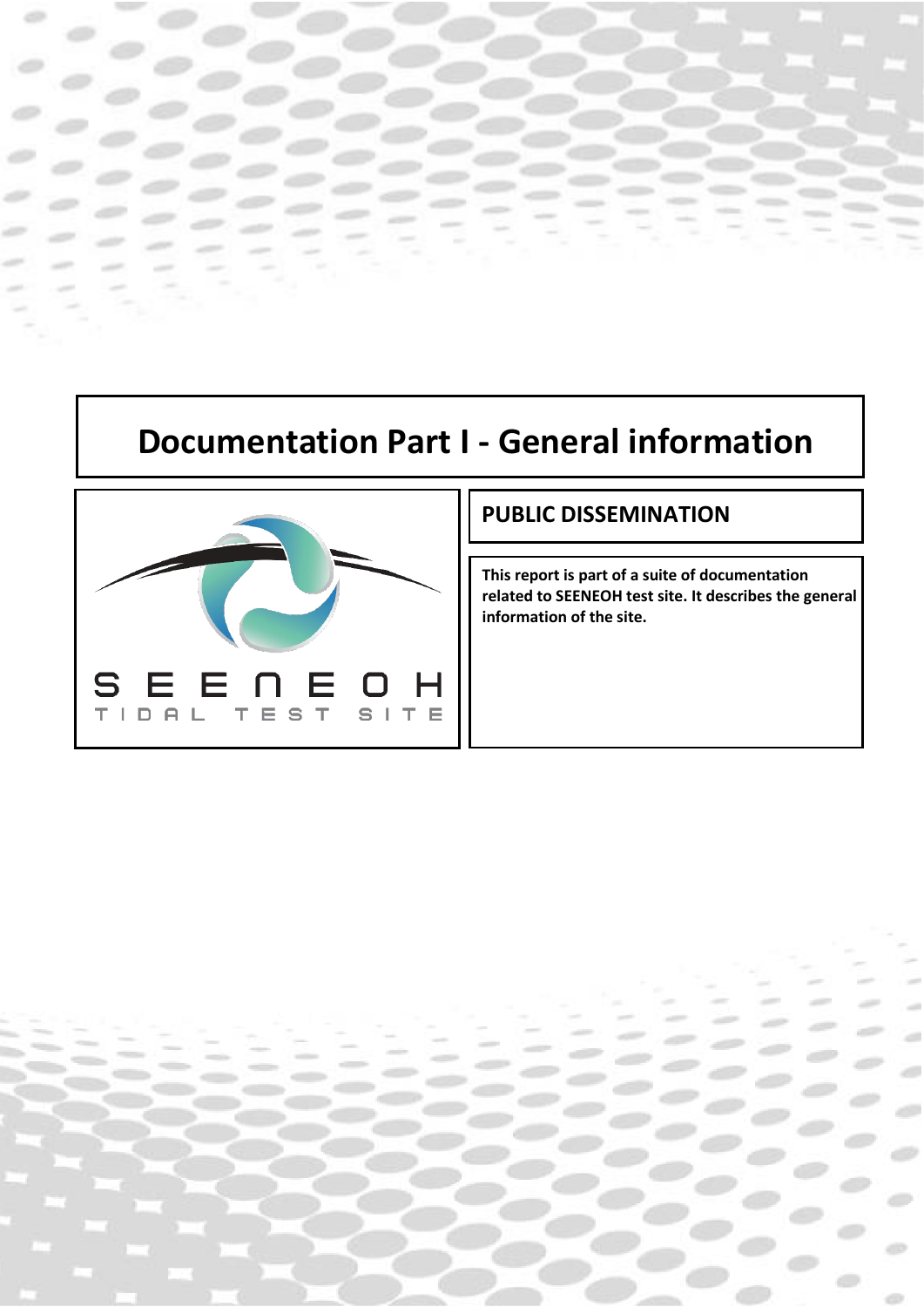

# **Table of content**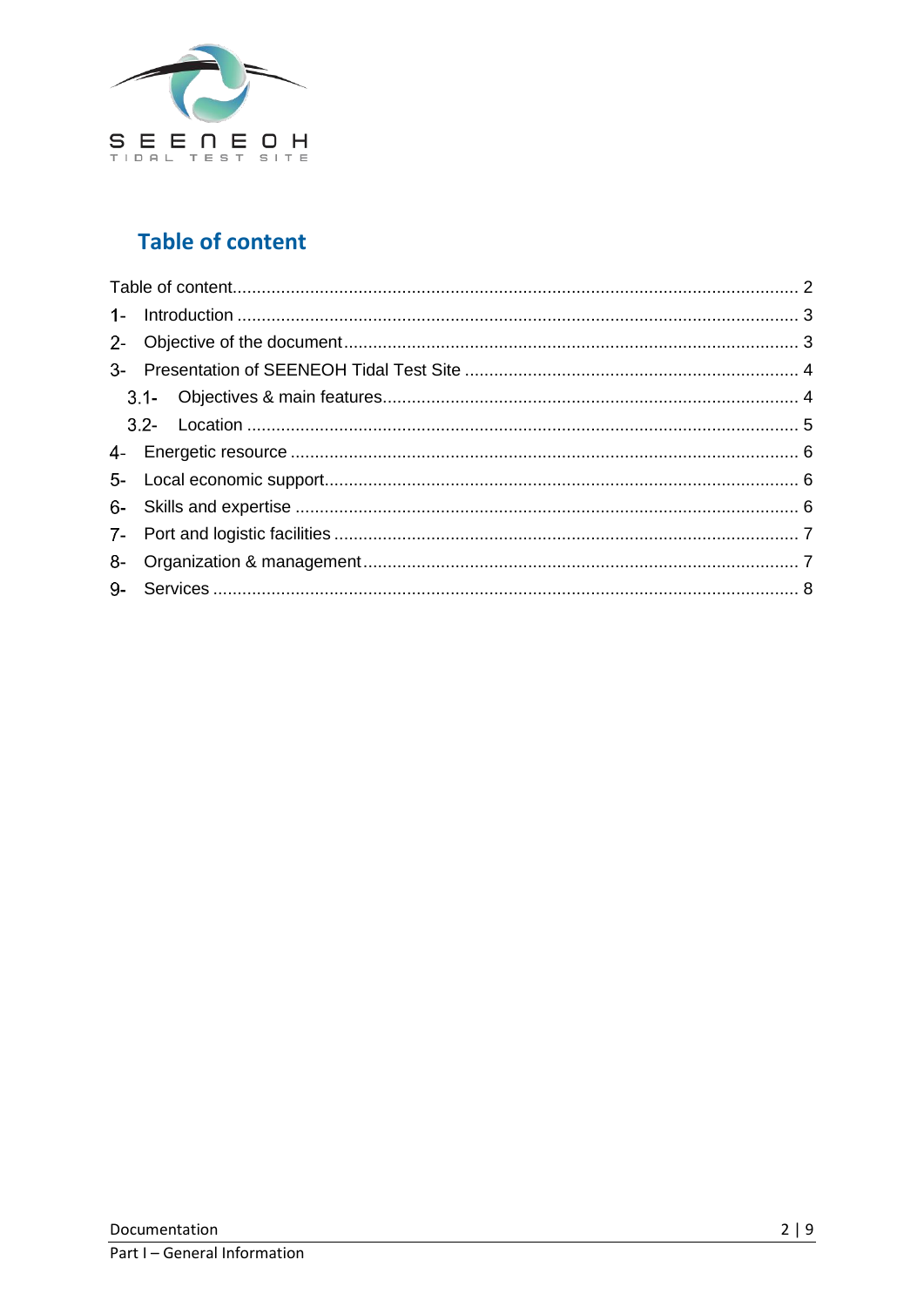

# **Introduction**

France possesses the second largest tidal resource in the world, with more than 3.000 MW exploitable in two main areas in Northern France (off the coasts of Bretagne & Normandie). On the Southwest side, the Region of Nouvelle-Aquitaine and the Gironde territory around Bordeaux benefits from a specific feature with strong tidal currents in its estuary. This natural asset goes together with an industrial ecosystem that creates synergies and value in the fields of energy, oceanography, naval, materials.

The estuarine and fluvial environment is more sheltered than an open ocean environment thus facilitating the validation of technological concepts and the analysis of environmental impacts in real conditions, at a lower cost.



Figure 1: View of SEENEOH Test Site. Credit: VISUAILES

# **Objective of the document**

This document is directed at developers of tidal technologies / turbine manufacturers willing to address the markets of tidal in estuaries, rivers or oceans. It is meant to present the features of Bordeaux SEENEOH tidal test site. This document is the Part I of the Specifications of SEENEOH tidal test site.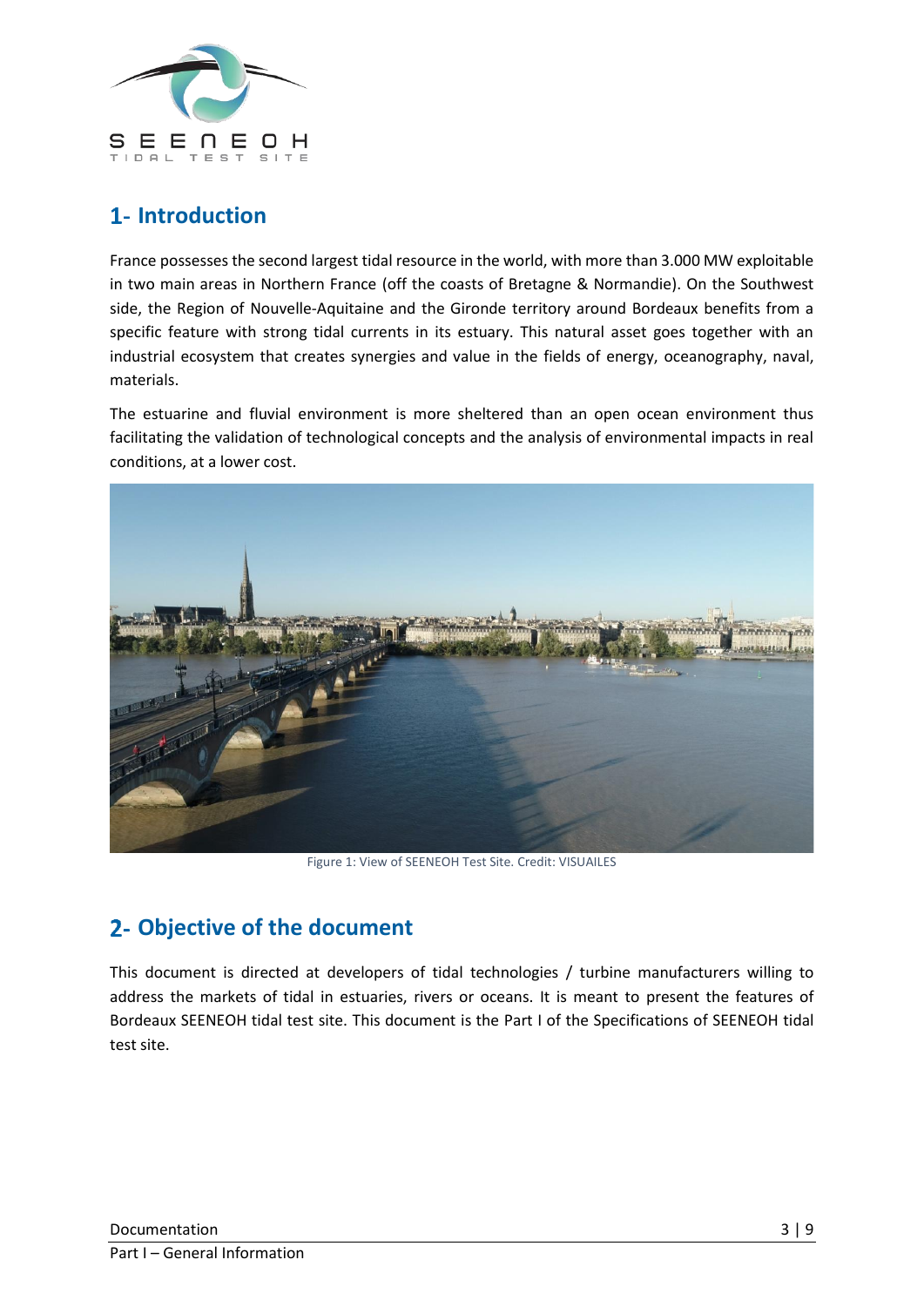

### **Presentation of SEENEOH Tidal Test Site**

#### $3.1 -$ **Objectives & main features**

The purpose of this site is to contribute to the merge of the industry of tidal turbines, a marine renewable energy (MRE) producing electricity from the kinetic energy of oceanic, marine, estuarine and fluvial currents.

A study released in January 2017<sup>1</sup> highlights the existence of nearly 170 tidal turbine technologies around the world, identified on a patent analysis.

SEENEOH tidal test site offers a testing field within a natural environment with exceptional conditions and a dedicated range of services:

- Energy performance monitoring
- Environmental impact monitoring
- Mechanical tracking
- Operations & maintenance

The site allows the simultaneous testing of up to 3 tidal turbine technologies connected to the electricity grid for a total capacity of 250 kW. These sites were named BILBAO and BRISTOL in tribute to the twinned cities with Bordeaux, located at the edge of estuaries.

These locations consist of an electrical connection (100kW – 12 optic fibers), oceanographic sensors, a secure system of supervision and data acquisition. Depending on the location chosen, the user can benefit from either the anchoring system only (BRISTOL), or a wide floating platform designed to accommodate a wide range of turbines (BILBAO).

Another type of anchor is being integrated into the site. It will offer a fixed anchoring mode in addition to the currently available floating systems.



A large floating platform 28x12 m with a 10 x6 m moon pool Une plateforme flottante de 28x12 m avec un ouverture centrale de 10x6 m



**Adaptable floating boxes** anchored on moorings Coffres flottants adaptables ancrés sur des lignes d'amarrages



A 30 m fixed-pile Ø 1200 mm Un pieu d'amarrage de 30 m Ø 1200 mm

Figure 2: Anchoring systems available at SEENEOH

### SEENEOH test site is dedicated to developers who want to test:

<sup>&</sup>lt;sup>1</sup> Study realized by Energie de la Lune.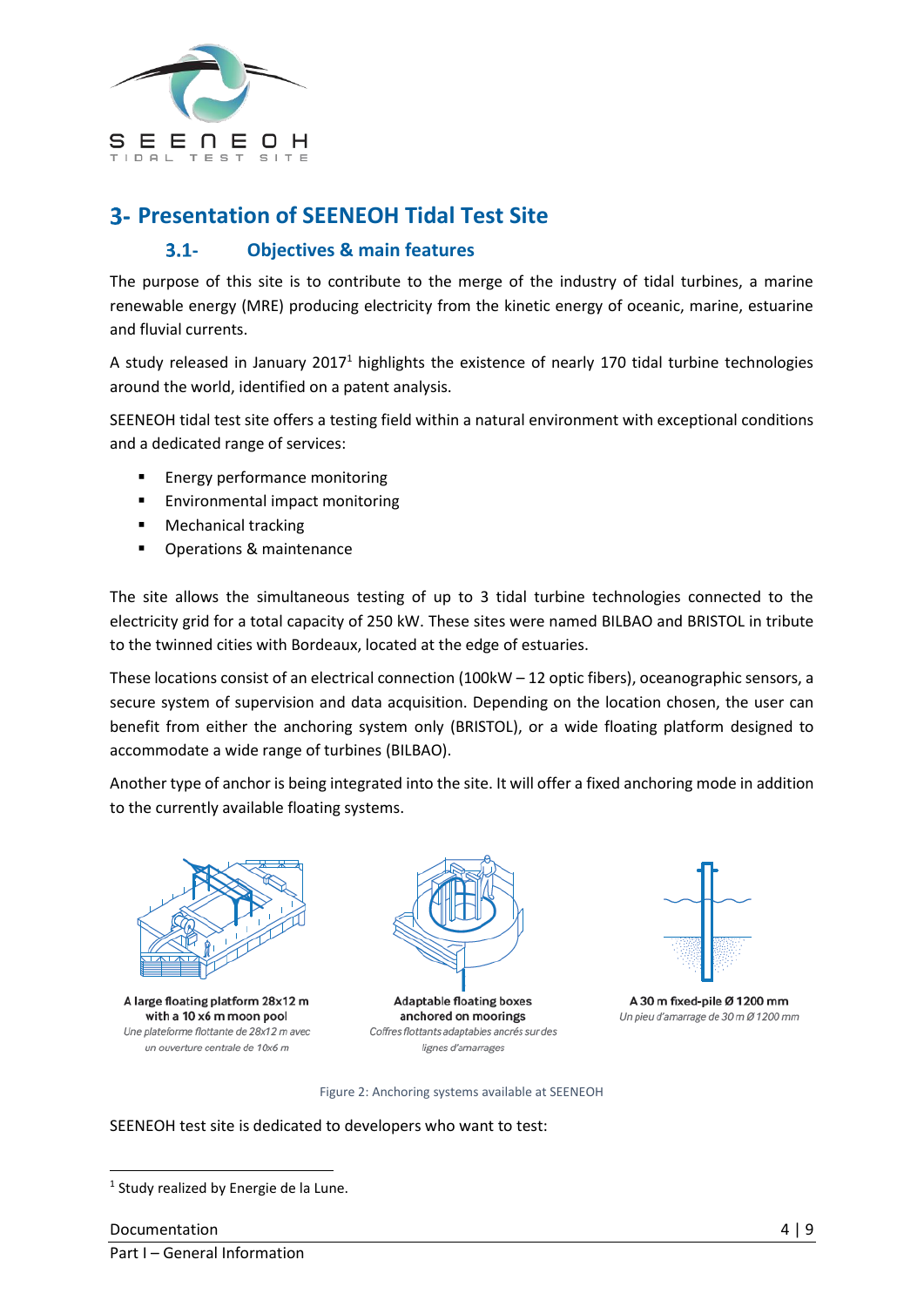

- full-scale demonstrators of riverine and estuarine tidal streams;
- Intermediate scale demonstrators of oceanic tidal turbines;
- Components or equipment related to tidal turbines;
- Any ancillary technological component/part requiring real-life testing (e.g. material, cable, etc.).

#### $3.2 -$ **Location**

SEENEOH tidal test site is located on the river part of the Gironde estuary in the heart of the city of Bordeaux and the "Port of the Moon". This 7-hectares area enjoys strong tidal currents during flow tide and ebb tide, when currents are accelerated by the narrowing of the river induced by the presence of the bridge piers (with a maximum velocity of 3.5 m/s under the bridge).

The environmental characteristics of this site make it one of the most suitable sites in Europe for tidal turbine testing, while bringing together many technical assets such as the proximity of port infrastructures required during maintenance phases (GTM installed on the *Quai de Brazza*, GPMB installed on the *Quai du Maroc*) or the short connection distance to the electricity grid (onshore substation on the *Quai Richelieu*).



Figure 3: Map of the Gironde Estuary



Figure 4: Pont de Pierre, Bordeaux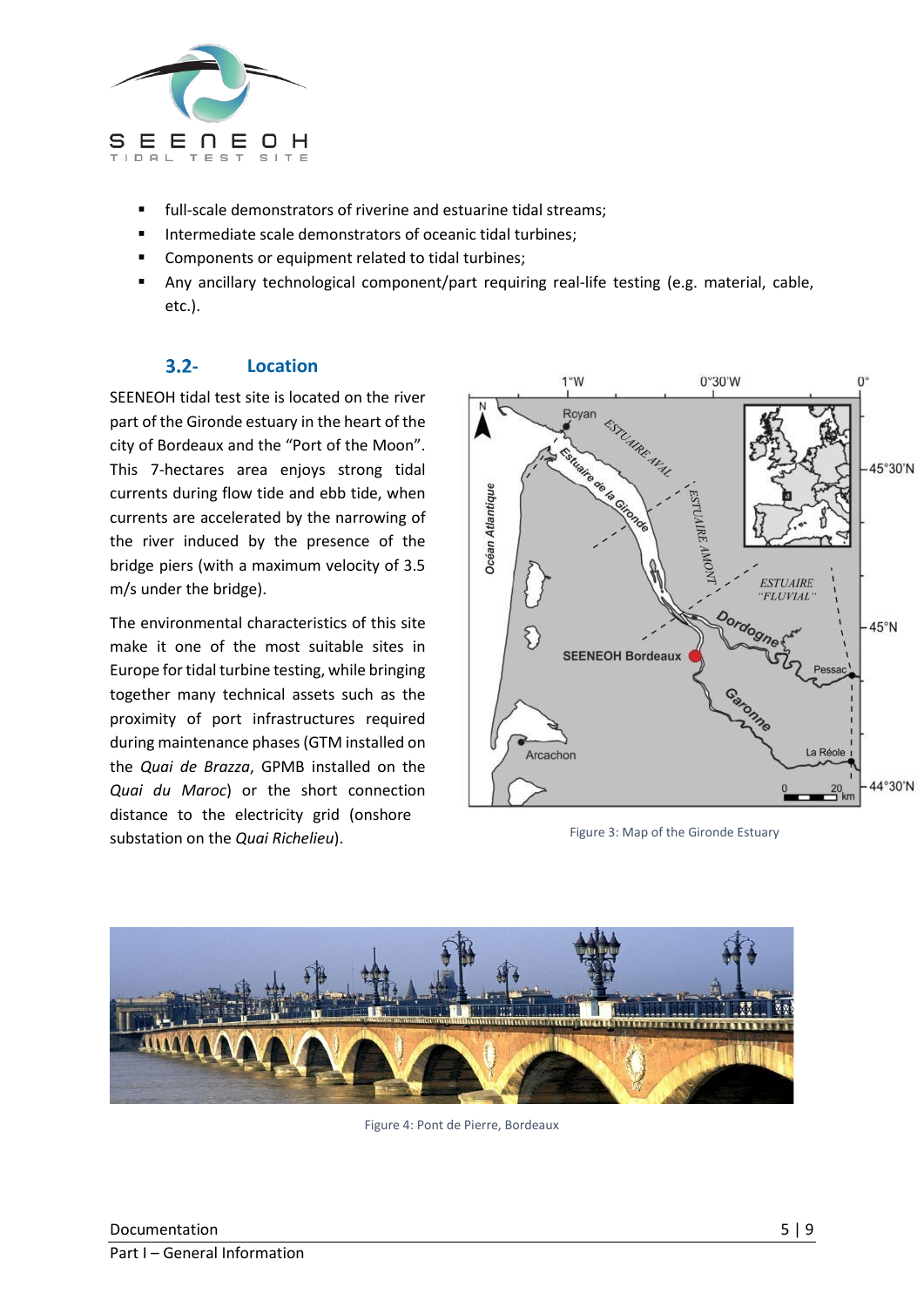

## **Energetic resource**

The hydraulic system of the Garonne in the test site area is run by the river flow and tidal currents. The current thus varies in intensity depending on river and oceanic forcing. The tide of the Aquitaine coast is semi-diurnal with an average of 12 hours 24 minutes. The Gironde estuary is macrotidal, meaning the tidal propagation has an amplitude of 2 to 6 m. In spring tide, the tide gauge of Bordeaux reports a tidal range of 5.8 m.

At SEENEOH test site, the flow tide lasts only 4 to 5 hours and the ebb tide 7-8 hours. Thus, the test site is exposed to varying intensities of two-way currents up to 3.5 meters per second (7 knots) under the bridge.

### **Local economic support**

Greatly involved in favour of the development of the tidal energy sector, the local stakeholders have gathered their resource and expertise at the service of technical and environmental validations of these new technologies.

The SEENEOH project is the result of a close collaboration between the project leaders: Cerenis, Energie de la Lune, SEML Route des Lasers, Valorem group with a great support of public and private stakeholders locally: the Region Nouvelle-Aquitaine, the Deputation of Gironde, Bordeaux City, the national level through the "Investments for the Future" funding programme run by the National Research Agency, Caisse des Dépôts et Consignations, Bordeaux Port Authority, EDF, Dalkia, Enedis, Mixener, EVIAA Marine, GTM TP/GC South West (Vinci group) and Neotek.

# **Skills and expertise**

The test site operational companies are responsible of the following tasks:

- Project management: Energie de la Lune
- Administrative & finance: SEML Route des Lasers
- Security & supervision: VALEMO (Valorem Group)
- Maritime engineering: CERENIS

Partners for maritime installation and manufacturing:

- Maritime works: GTM TP/GC Sud-Ouest, Balineau
- Operation and maintenance: Coeur d'Estuaire
- Shipyard: EVIAA MARINE, Workshops of Port of Bordeaux

The region of Bordeaux has developed a network of businesses around shipbuilding, aviation, aerospace, maritime and river infrastructures. Composite materials are also a growing sector in the area. as well as the composite sector. These SMEs and larger companies can be involved from the earliest stage of the project.

These companies operate in the following fields: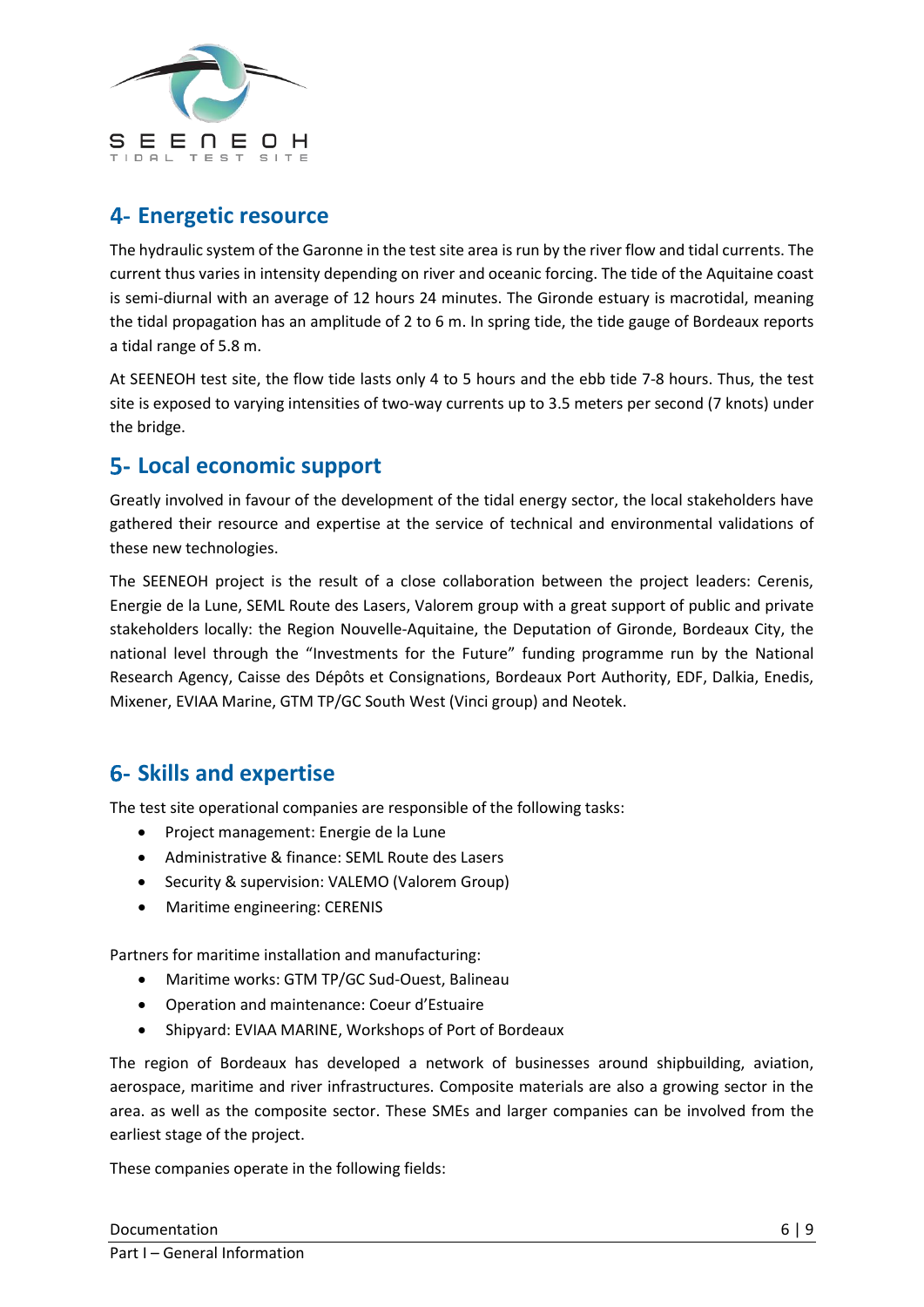

- Metal construction,
- Wiring, electricalconnections,
- Transportation, handling, seaport services, logistics,
- Installation at sea and maintenance.
- Subcomponents or material

# **Port and logistic facilities**

Access to the test site can be organized by the sea through several port terminals of Port of Bordeaux. The most appropriate facilities are described below.

| <b>TERMINALS:</b>               | <b>BASSENS</b>                                                                                                     | <b>BORDEAUX</b>                                                                  | <b>QUAY OF BRAZZA</b>                      |
|---------------------------------|--------------------------------------------------------------------------------------------------------------------|----------------------------------------------------------------------------------|--------------------------------------------|
| Distance from SEENEOH Test Site | 8 km                                                                                                               | 3.2 km                                                                           | 3 km                                       |
| Length of the quay              | Cargo terminal of 300 m<br>Ro-ro deck and drydock of 700 m<br>Container terminal of 300 m                          | 200 <sub>m</sub>                                                                 | 50 <sub>m</sub>                            |
| Allowable loads                 | 5 tonnes $/m2$                                                                                                     | 5 tonnes $\rm /m^2$                                                              | 5 tonnes $/m2$                             |
| Maximum water draught           | 7 <sub>m</sub>                                                                                                     | 7 <sub>m</sub>                                                                   | 7 <sub>m</sub>                             |
| Lifting capacity                | A 5-ton crane and a 50-ton crane                                                                                   | 400 t                                                                            | None                                       |
| Management                      | Port of Bordeaux                                                                                                   | Port of Bordeaux                                                                 | Temporary access under<br>booking (no fee) |
| Connection to road and rail     | <b>YES</b>                                                                                                         | <b>YES</b>                                                                       | Road only                                  |
| Dry-dock                        | Length 247 metres, width 34m,<br>depth 18m                                                                         | $\overline{2}$                                                                   | No                                         |
| Relevant infrastructure         | RO-RO DECK: Floating dock bridge<br>for boarding or unloading of rolling<br>loads up to 60 t for axial ramp ships. | SLIPWAY: 59 m long and 12 m<br>wide, draft of 4,50 m and<br>4 working dock areas | None                                       |

### **Organization & management**

The project has initially received the support of the "Investment if the Future" national funding programme run by the French National Agency for Research (ANR).

The total investment for the offshore and onshore infrastructure amounts to 3 million € funded by the project partners through financial contributions, grants and repayable loans. The project's final investment decision was taken in January 2017 with a share of investments between public partners (65%) and private partners (35%).

The site is operated by the entity SAS SEENEOH, created in 2015. The shareholders of SEENEOH SAS are Energie de la Lune (40%), CERENIS (22%), SEML Route des lasers (24%) and VALOREM group (14%); these four companies bringing together their human, technical and financial resources.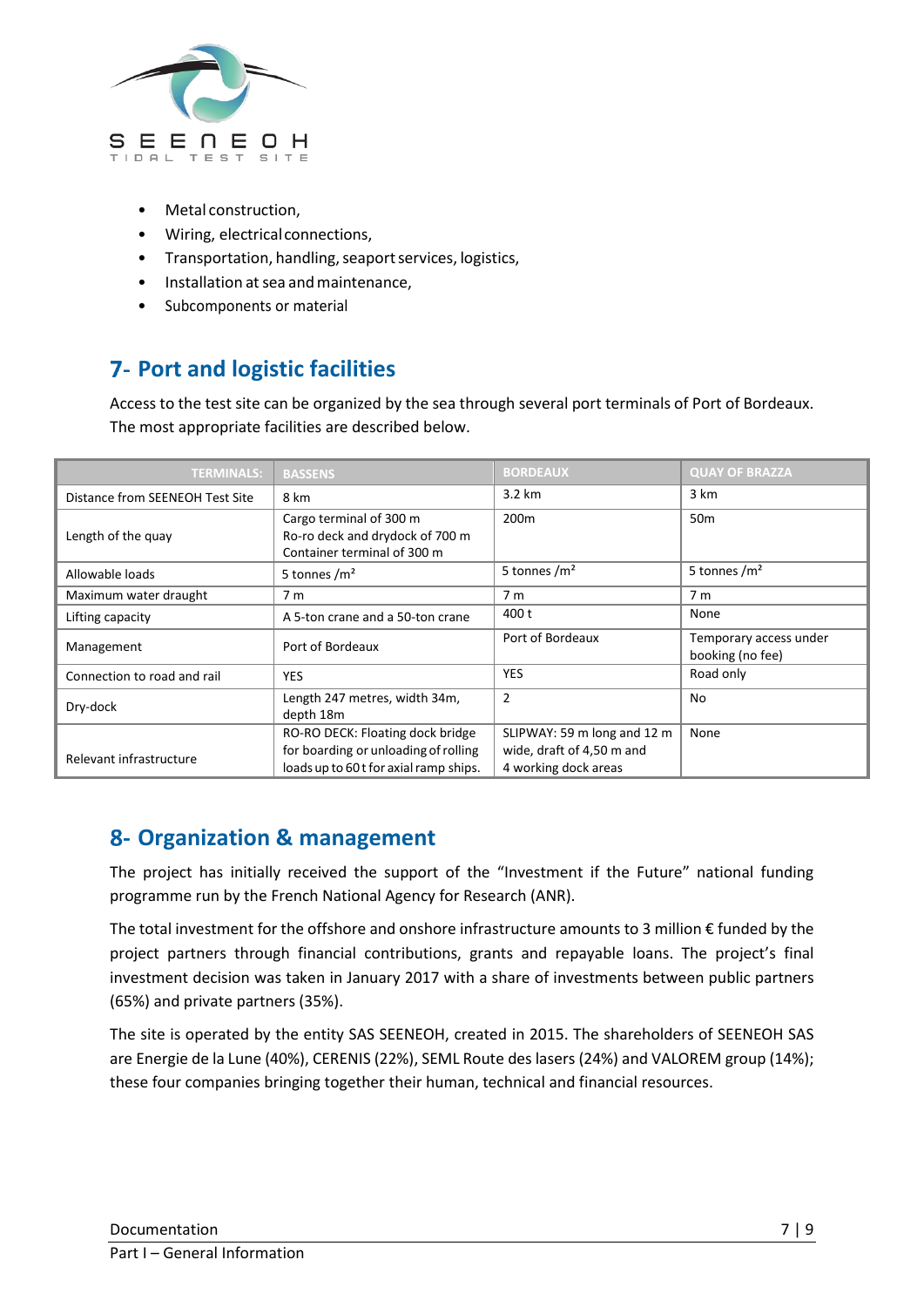



#### **ÉNERGIE DE LA LUNE**

Engineering company in the field of Marine Renexable Energies and Oceanograpic survey

- ◯ Test Site Management
- $\bigcirc$  Scientific exploitation
- Light vessels operation
- O Management of oceanographic instrumentation



#### **SEML ROUTE DES LASERS**

Supports companies in the innovative sectors of Nouvelle-Aquitaine region in their project development

- $\bigcirc$  Finance and administration
- Test site construction operator
- O President of SEENEOH SAS since 2015.



#### **CERENIS**

Marine and Rivers engineering works

- $\bigcirc$  Engineering of floating platforms for turbine support
- Anchoring system design
- Marine operations for installaton / retrieval



#### **VALOREM**

Renewable enery utility company, maintenance operator through its 100%-owned subsidiary Valemo.

- Security and Safety supervision
- $\bigcirc$  Electrical interfacing
- Maintenance of electrical equipment
- $\bigcirc$  Communication and data

### **9- Services**

SEENEOH brings together environmental, mechanical and electrical skills and facilitates access to commissioning and maintenance operations.

SEENEOH

SEENEOH has adequate oceanographic instrumentation as well as a supply vessel dedicated to the test site allowing the team to provide a wide range of testing services: